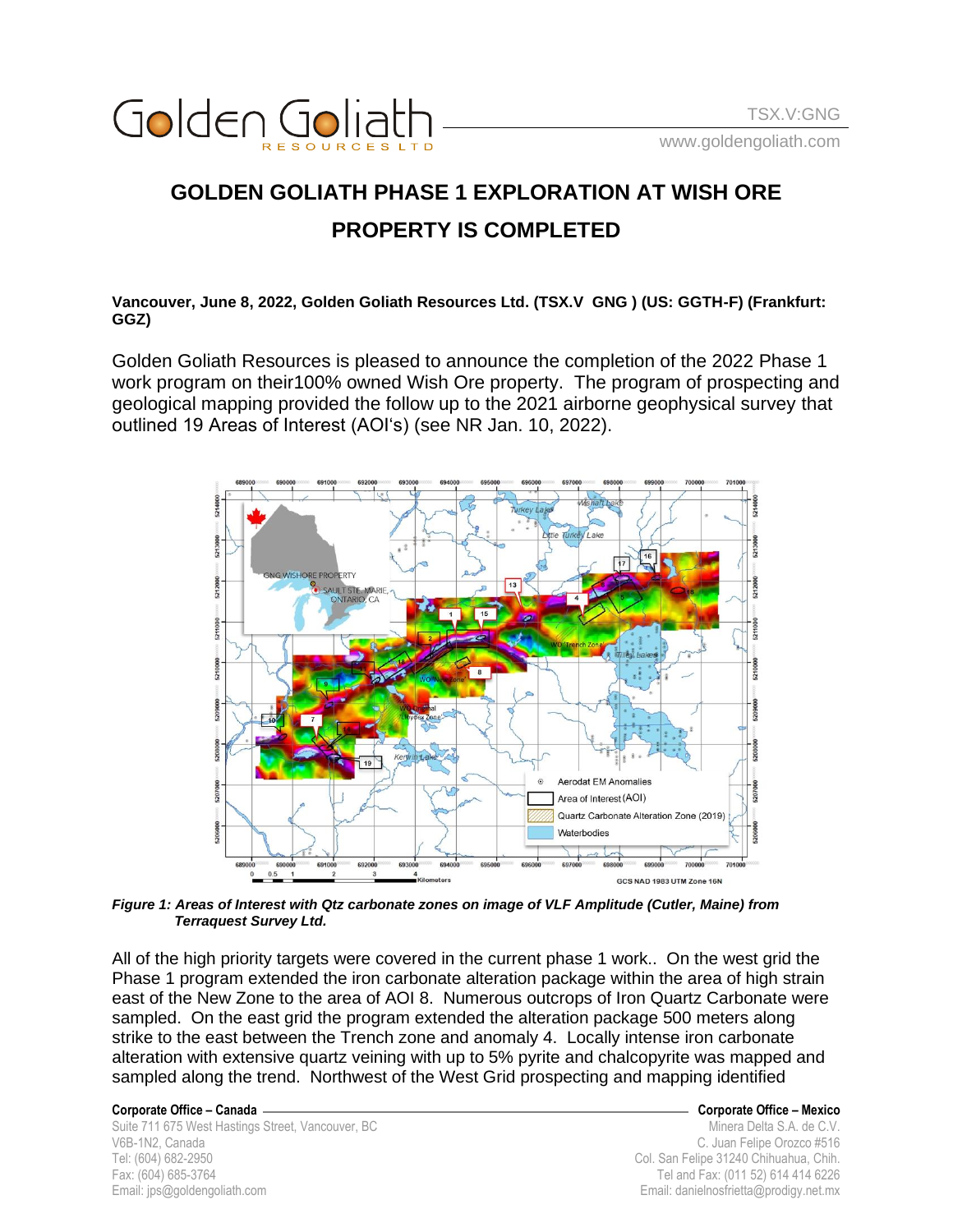alteration and quartz veining in disrupted Iron Formation in close proximity to Iron Carbonate altered intermediate volcanics.

The work has allowed Francois Berniolles, P.Geo. to update the geological and structural interpretation for the property, reflected in Figure 2. All samples have been sent for analysis with results expected in 4 to 6 weeks.



*Figure 2: Geological Interpretation Phase I update*

*Golden Goliath CEO Paul Sorbara said, "This program has been a success, we made new discoveries of mineralized outcrops and confirmed the continuity of the structure and alteration. We are now developing our Phase 2 program, which will be finalized when we have reviewed the assay results from our Phase 1 program."*

This news release has been reviewed by Gordon MacKay, P.Geo. who is acting as QP under the NI 43-101 requirements.

On behalf of the Board of Directors

Paul Sorbara, MSc, PGeo

CEO, Golden Goliath Resources Ltd.